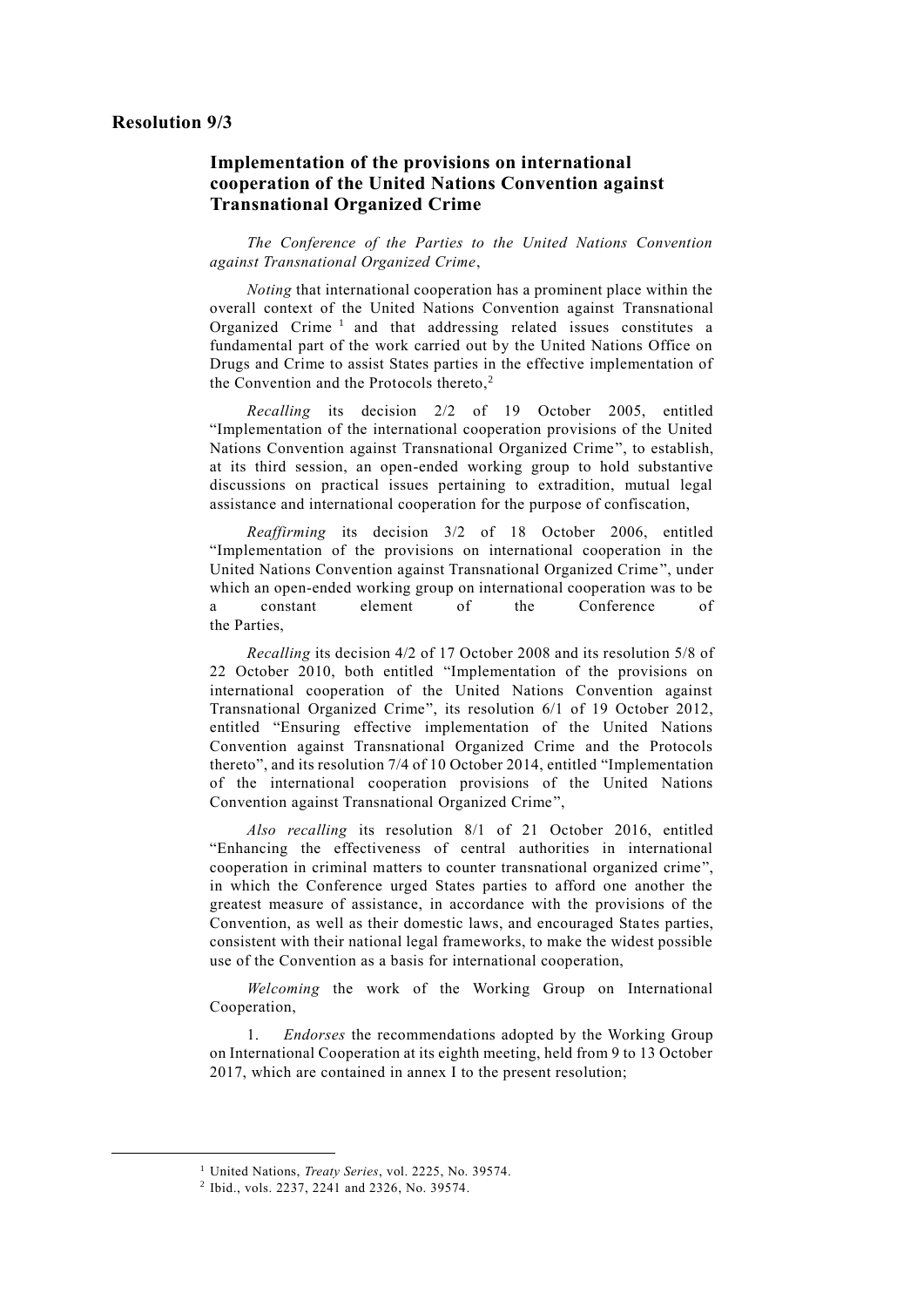2. *Also endorses* the recommendations adopted by the Working Group on International Cooperation at its ninth meeting, held from 28 to 31 May 2018, which are contained in annex II to the present resolution;

3. *Further endorses* the recommendations adopted by the Working Group on International Cooperation at its tenth meeting, held on 16 October 2018, which are contained in annex III to the present resolution.

### **Annex I**

# **Recommendations adopted by the Working Group on International Cooperation at its eighth meeting, held from 9 to 13 October 2017**

The Working Group on International Cooperation, at its eighth meeting, held from 9 to 13 October 2017 in conjunction with the tenth meeting of the Working Group of Government Experts on Technical Assistance,<sup>3</sup> adopted the following recommendations for endorsement by the Conference:

(a) States parties to the United Nations Convention against  $Transinational$  Organized Crime<sup>14</sup> are encouraged to make use, where appropriate and applicable, of the Convention as a legal basis for transferring criminal proceedings to another State party in relation to the offences covered by the Convention and the Protocols thereto and in accordance with the requirements set forth in article 21 of the Convention;

(b) As part of their preparations for a formal request for assistance and with a view to avoiding additional costs and duplication of work, in particular in the field of transfer of criminal proceedings, including in cases provided for in national legislation and involving joint investigative teams, States parties are encouraged to consider engaging in consultations, before and during the preparation of international cooperation requests, in order to identify needs and to assess the appropriateness of those requests and ways to deal with the practicalities of such cooperation;

(c) In assessing whether a request for the transfer of criminal proceedings should be made, States parties should consider, inter alia, existing bases of criminal jurisdiction, how to best serve the interests of the proper administration of justice, the interests and rights of the persons involved (offenders and victims), the costs to be incurred and national sovereignty issues;

(d) In implementing article 21 of the Convention and concluding bilateral treaties or agreements on the transfer of criminal proceedings, States parties may consider making full use of the Model Treaty on the Transfer of Proceedings in Criminal Matters as a guidance tool;

(e) States parties should make use of existing regional judicial cooperation networks to facilitate discussions on conflicts of criminal jurisdiction and ways to address them;

The Secretariat should assist the Conference in compiling material and information received from States parties on best practices, including practical considerations, in the field of transfer of criminal proceedings;

(g) States parties should continue their efforts to facilitate the active participation of central authorities and law enforcement in the relevant

-

<sup>3</sup> See [CTOC/COP/WG.2/2017/4–CTOC/COP/WG.3/2017/4.](http://undocs.org/CTOC/COP/WG.2/2017/4–CTOC/COP/WG.3/2017/4)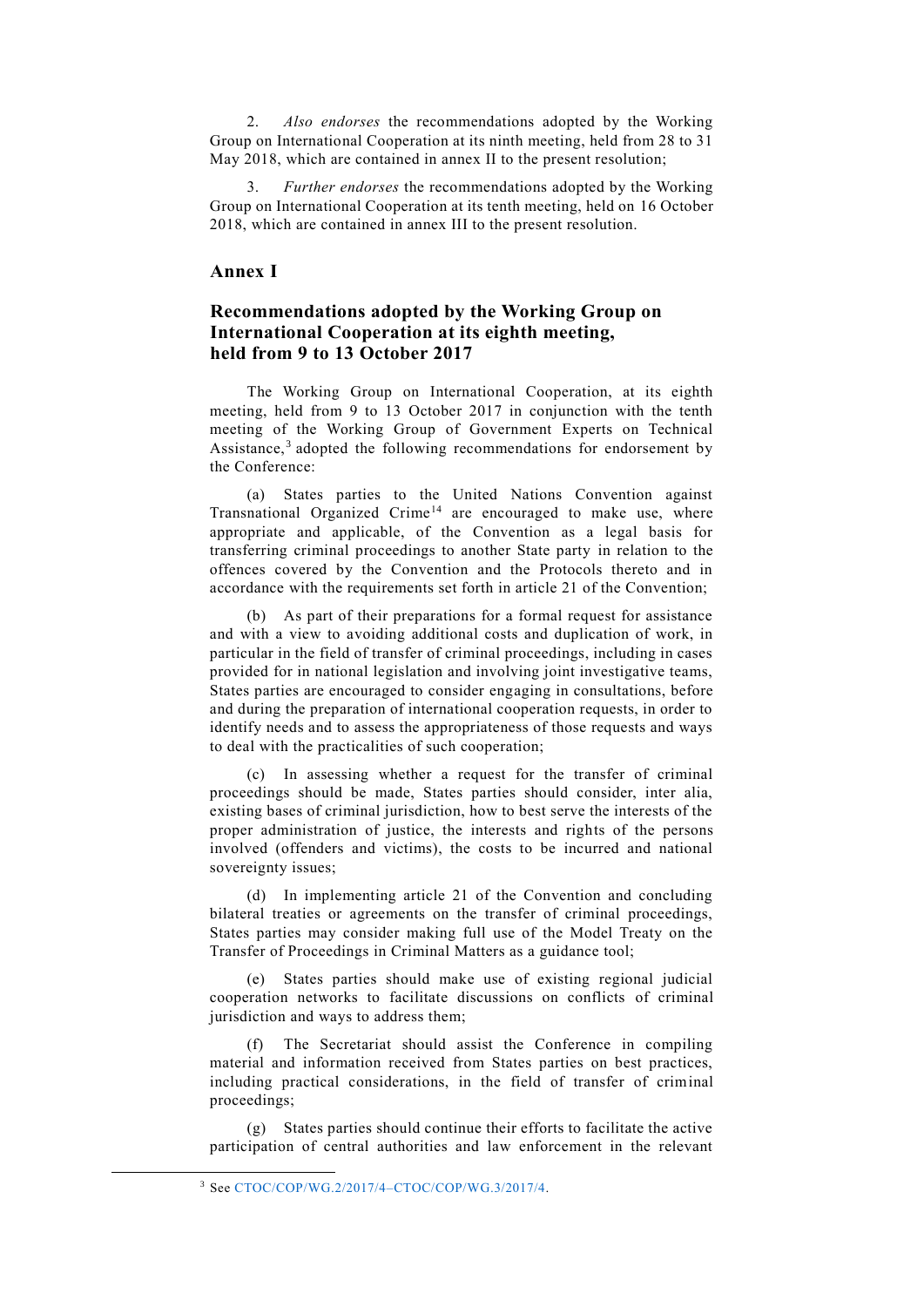meetings of the Conference and its working groups, in particular the Working Group on International Cooperation;

(h) To further support the exchange of practical expertise among practitioners in the field of international cooperation, the Secretariat should continue to seek to organize, within its mandate, subject to the availability of resources and with a view to making best use of such resources, practically oriented expert group meetings either on the margins of the meetings of the Working Group or in conjunction with those of relevant intergovernmental bodies;

(i) The Conference may wish to consider building partnerships with existing regional judicial cooperation networks to enhance coordination mechanisms among them, including through regular meetings in Vienna, subject to the availability of resources and in conjunction with meetings of relevant intergovernmental bodies;

(j) The Conference may wish to consider asking the Secretariat to continue to undertake, subject to the availability of resources, training activities for both criminal justice and law enforcement authorities and private sector entities (service providers), at the national and regional levels, on the gathering and sharing of electronic evidence and on international cooperation relating to such evidence, within the framework of the Convention;

(k) The Conference may wish to consider inviting the Secretariat to assist it and its Working Group on International Cooperation in maintaining communication with the Expert Group to Conduct a Comprehensive Study on Cybercrime, within their respective mandates and keeping the bureaux of both groups informed;

(l) States parties should consider taking legal measures to prevent the use of cryptocurrencies for money-laundering, including in States where cryptocurrencies are not banned, by requiring that companies dealing with cryptocurrencies comply with anti-money-laundering requirements, such as those relating to customer due diligence, establishing the source, destination and purpose of the movement of proceeds of crime and tackling the financing of terrorism;

(m) States parties that have not done so are invited to consider amending their legislation to define clear rules of admissibility of evidence in court, as well as requirements for the conduct of special investigative techniques, for consideration and application in cases of electronic evidence obtained in foreign jurisdictions, and to revise, where appropriate, their existing procedures for mutual legal assistance to adapt them to requests for obtaining and handling electronic evidence;

(n) States parties are invited to build or enhance effective networks for information-sharing for the purpose of obtaining electronic evidence.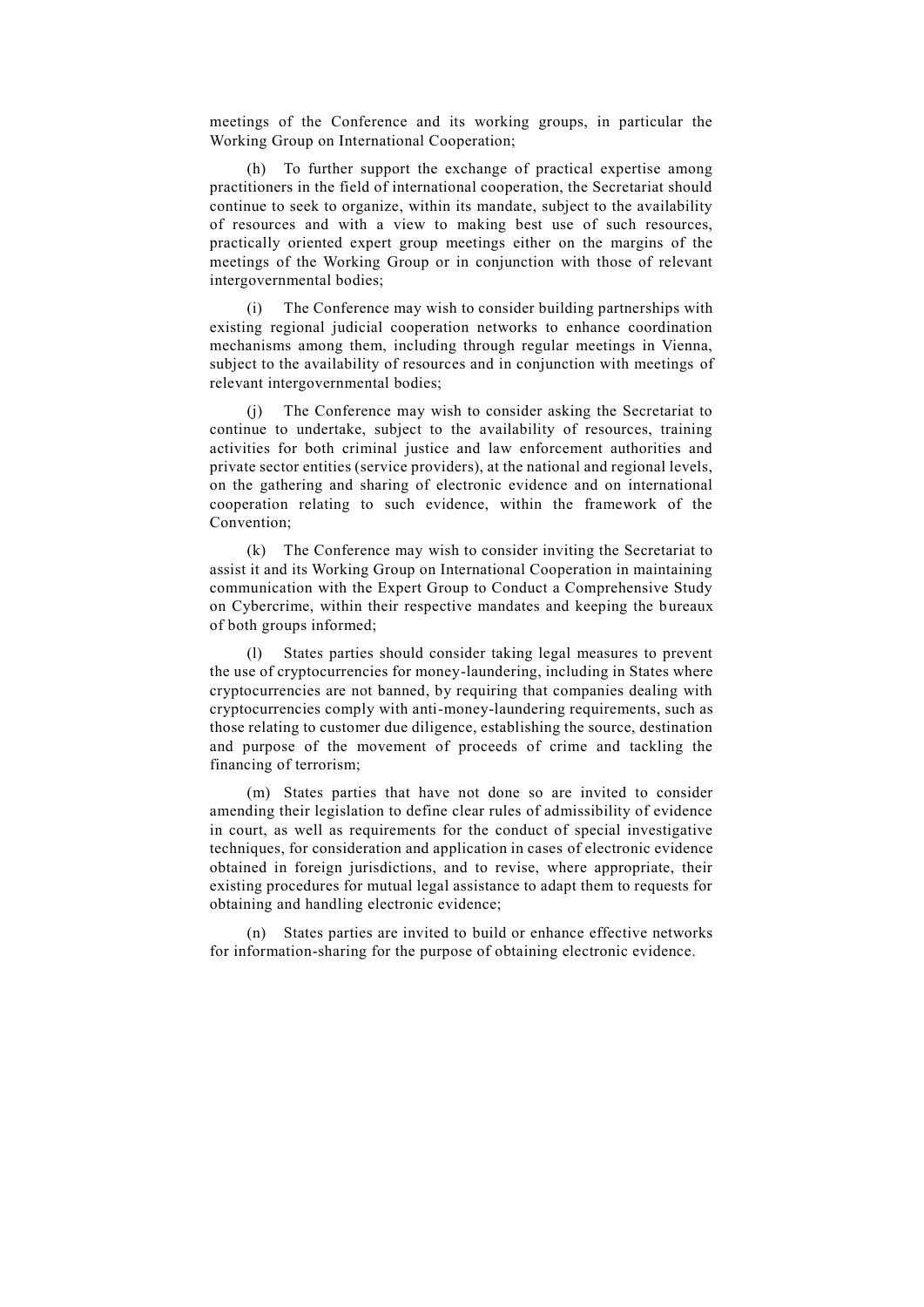#### **Annex II**

# **Recommendations adopted by the Working Group on International Cooperation at its ninth meeting, held from 28 to 31 May 2018**

The Working Group on International Cooperation, at its ninth meeting, held from 28 to 31 May 2018 in conjunction with the eleventh meeting of the Working Group of Government Experts on Technical Assistance, <sup>4</sup> formulated the following recommendations:

(a) States parties to the United Nations Convention against Transnational Organized Crime<sup>14</sup> should consider providing to the Secretariat information about their procedural requirements for incoming extradition and mutual legal assistance requests so that the Secretariat may further disseminate that information or make it more widely available, as appropriate and for technical assistance needs;

(b) States parties, in their extradition practice, should give due consideration to article 16, paragraph 5 (b), of the Convention, which governs the conclusion of treaties on extradition, and should consider simplifying evidentiary requirements in extradition proceedings in accordance with paragraph 8 of that article;

(c) States parties are encouraged to consider making more frequent or regular use of informal consultations at different stages of extradition proceedings, mutual legal assistance proceedings and proceedings to transfer sentenced persons, so as to enable the exchange of information on legal requirements or facilitate decision-making in such proceedings, including, where appropriate, prior to and after the refusal of such requests. Such efforts could include steps to inform the requesting countries of potential problems with the requests. With regard to extradition, such efforts could also include informing requesting States of likely defence arguments that could be raised, and giving the requesting State an opportunity to provide additional information or evidence to support an extradition request. The requested State should also inform the requesting State about an adverse court decision in time to allow the requesting State, where appropriate, to provide the information needed for an appeal within the proper time frame;

(d) States parties are encouraged to devote further attention to the need to raise awareness about the utility and added value of the Convention as a legal basis for international cooperation and to enhance the effectiveness of implementation of its pertinent provisions through training and capacity-building;

(e) States parties should consider further promoting the direct transmission of international cooperation requests between central authorities to streamline and expedite international cooperation in criminal matters under the Organized Crime Convention, in accordance with article 18, paragraph 13, of that Convention;

(f) States parties are encouraged to make the best possible use of resources to increase the efficiency and effectiveness of central and/or other competent authorities in dealing with international cooperation requests. In doing so, States parties may wish to consider putting in place or request technical assistance, for the development of case management systems

-

<sup>4</sup> See [CTOC/COP/WG.2/2018/3–CTOC/COP/WG.3/2018/3.](http://undocs.org/CTOC/COP/WG.2/2018/3–CTOC/COP/WG.3/2018/3)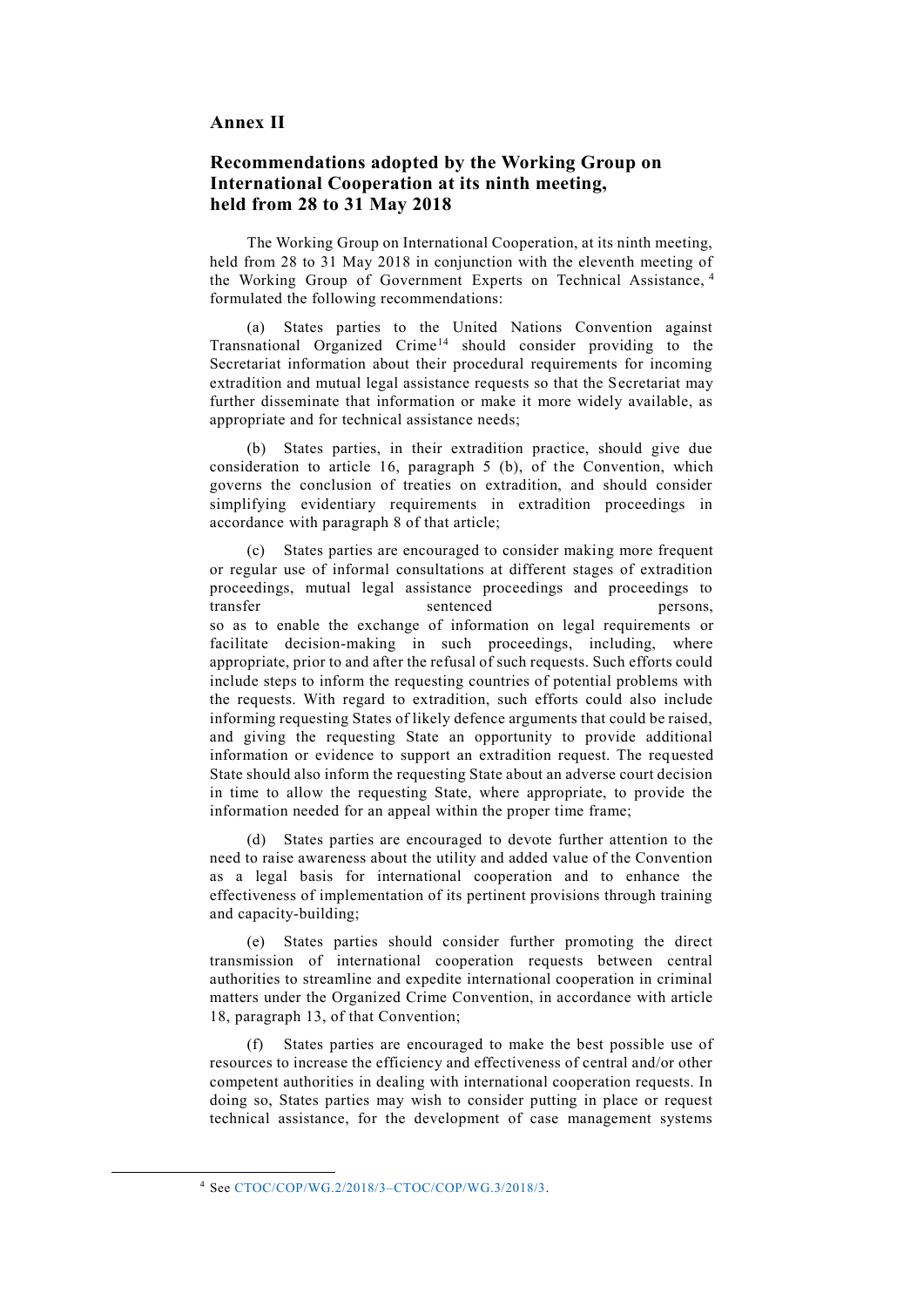within their central authorities to monitor and better administer the increasing workload occasioned by such requests;

(g) States and other technical assistance providers, including the United Nations Office on Drugs and Crime, are encouraged to incorporate measures to enhance training and technical assistance for central authorities responsible for mutual legal assistance, and competent authorities for extradition to help States parties in their implementation of the Convention;

(h) States parties are encouraged to facilitate the active participation of national experts in mutual legal assistance and extradition in forums such as the Working Group on International Cooperation, thus facilitating the exchange of good practices and challenges, promoting direct dialogue between practitioners regarding the implementation of the Convention and maximizing the value of such forums.

### **Annex III**

# **Recommendations adopted by the Working Group on International Cooperation at its tenth meeting, held on 16 October 2018**

The Working Group on International Cooperation, at its tenth meeting, held on 16 October 2018, adopted the following recommendations for endorsement by the Conference:

(a) States parties to the United Nations Convention against Transnational Organized Crime<sup>14</sup> are encouraged to continue their efforts to expedite extradition procedures and simplify evidentiary requirements relating thereto pursuant to to article 16, paragraph 8, of the Convention and, in general, to trigger, where necessary, internal reviews for possible reform of their extradition regimes with a view to simplifying extradition procedures where the person sought consents to his or her surrender to the requesting State and trying to minimize opportunities for delays in the extradition process;

(b) States are encouraged to build their extradition relations on mutual trust and confidence and to strengthen, for that purpose, communication and coordination, including by enhancing the practice of formal and informal consultations at various stages of extradition proceedings, in particular with regard to the exchange of information on legal requirements and the identity of the person sought;

(c) States are encouraged, if they have not done so, to consider putting in place inter-agency coordination mechanisms to discuss practical aspects pertaining to the execution of incoming requests for extradition, as well as ways and means to expedite the execution of such requests;

(d) States are encouraged to foster and further promote the cooperation of their central authorities, including in extradition cases, through networking and regular contacts;

(e) States parties should continue their efforts to facilitate the active participation of central authorities in the relevant meetings of the Conference and its working groups, in particular the Working Group on International Cooperation;

(f) Where necessary, States should benefit from the regular exchange of information about and best practices in the provision and enforcement of assurances and guarantees in extradition proceedings regarding the treatment of the person sought in the requesting State,